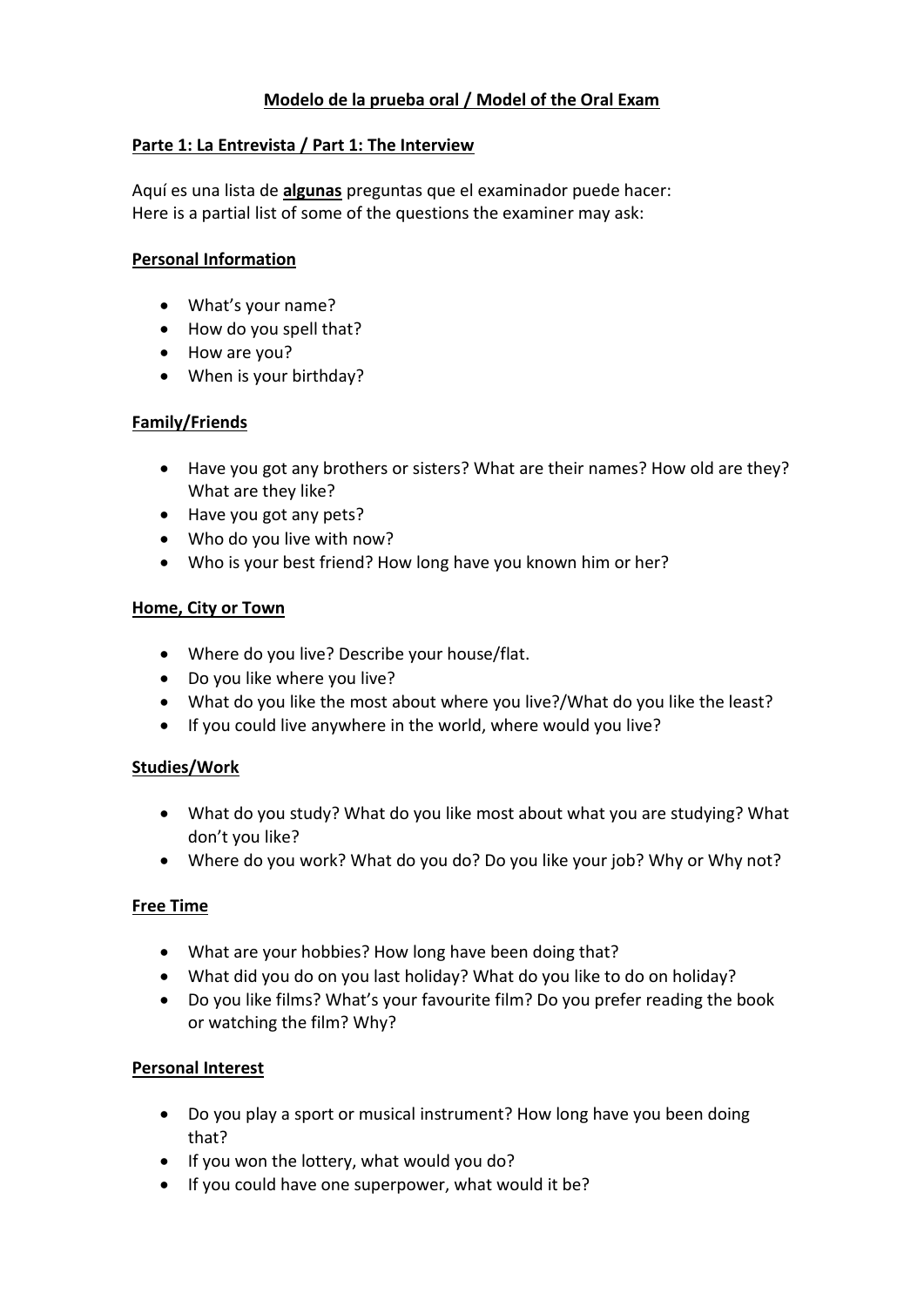# **Parte 2: Descripción de una foto / Part 2: Description of a Photo**

Look at the photo. You have about two minutes to describe the photo:

# **Student A**, here is your photo:



**Student B**, here is your photo: